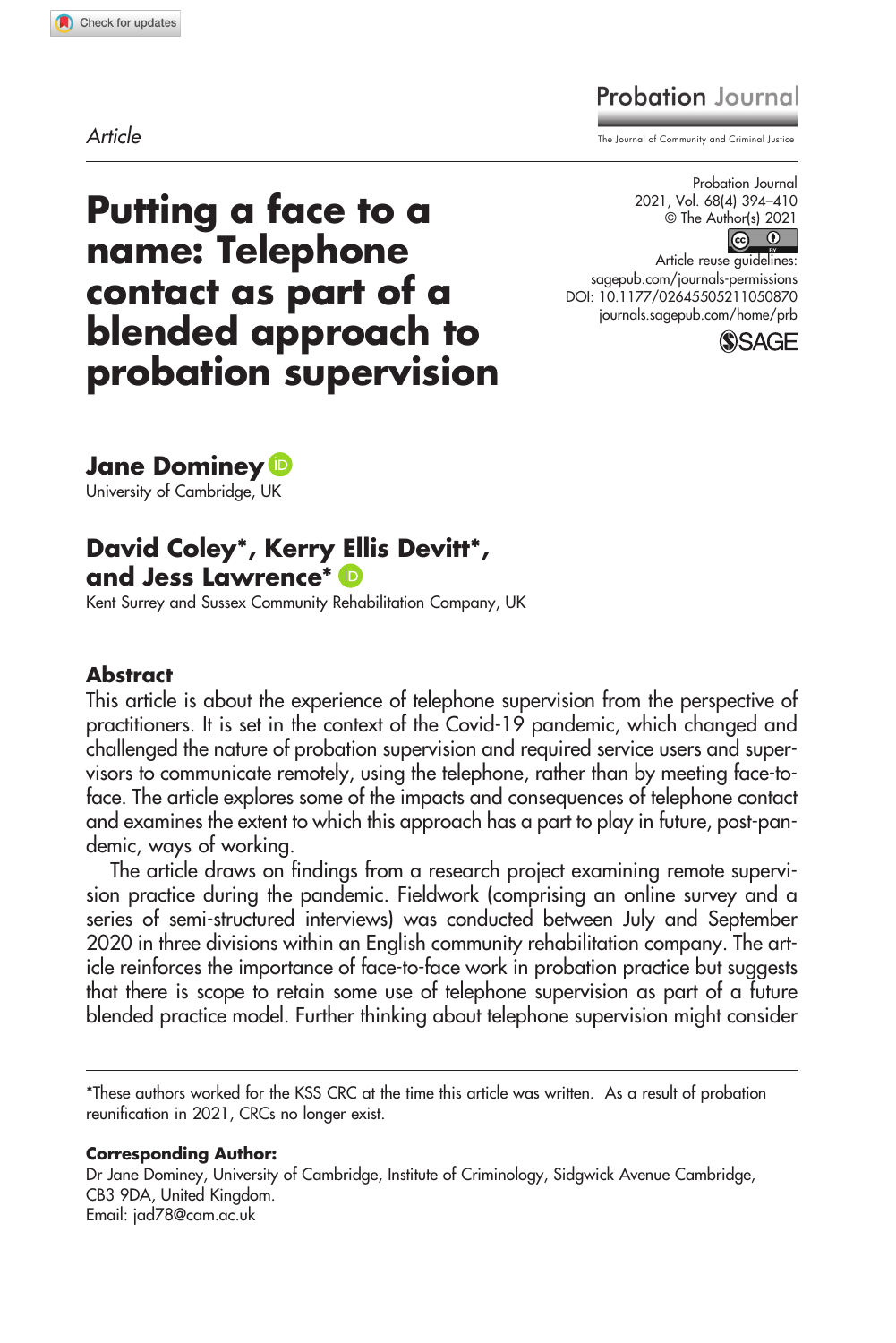these three themes identified in the research: remote working limits the sensory dimension of supervision, relationships remain at the heart of practice, and good practice requires professional discretion.

### Keywords

Covid-19, probation supervision, blended supervision, professional discretion, relationships, telephone supervision

## Introduction

The Covid-19 pandemic has changed and challenged the nature of probation supervision. In particular, the public health emergency brought an abrupt end to the traditional routine of face-to-face appointments in offices. Service users and supervisors found themselves communicating remotely using the telephone, or meeting on doorsteps or in the open air. This article is about the experience of telephone supervision and is based on the perspective of practitioners. It explores some of the impacts and consequences of telephone contact and examines the extent to which this approach has a part to play in future, post-pandemic, ways of working.

The article draws on findings from a research project examining remote supervision practice during the pandemic. Fieldwork (comprising an online survey and a series of semi-structured interviews) was conducted between July and September 2020 in three divisions within an English community rehabilitation company (CRC). The article reinforces the importance of face-to-face work in probation practice; supervisors spoke about the contribution that this made to the quality of their work. However, the article also suggests that there is scope to retain some use of telephone supervision as part of a future blended practice model. Using the telephone, for some tasks and in some situations, can aid and enrich the supervision experience for both practitioner and service user. Further thinking about telephone supervision might consider these three themes identified in the research: remote working limits the sensory dimension of supervision, relationships remain at the heart of practice, and good practice requires professional discretion.

## Background

Probation supervision depends on relationships. Relational aspects of practice emerge as a key issue whenever people are invited to talk about their experiences of supervision. This has been the case throughout the history of probation work (examples include Davies [1979]; Ditton and Ford [1994]; Willis [1986]). People on both sides of the supervisory interaction identify a relationship based on trust, rapport and respect as an indicator of quality (Dominey, 2019; Robinson et al., 2014; Shapland et al., 2012). Arguments stressing the importance of supervisory relationships survived moves to more managerial and bureaucratic ways of working because, as well as making sense to practitioners, they were supported by a growing body of evidence linking good-quality relationships to outcomes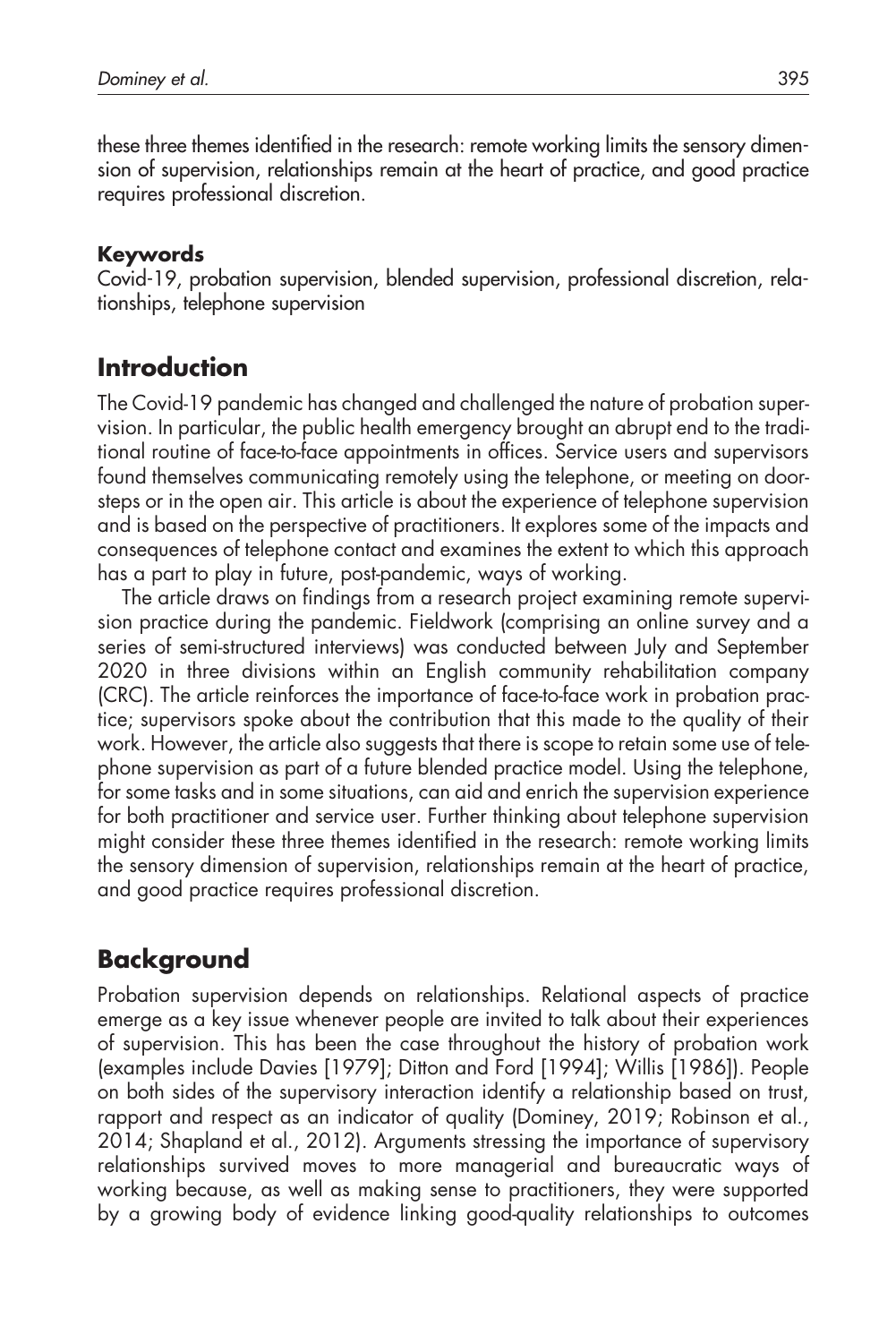such as reduced reoffending (Dowden and Andrews, 2004), encouraging desistance (Farrall and Calverley, 2006; Hart and Healy, 2018), improving compliance (Ugwudike, 2016) and maintaining the legitimacy of community orders (McNeill and Robinson, 2013).

The centrality of the supervisory relationship is stressed in frameworks intended to guide probation practice. The first principle of the Council of Europe Probation Rules states 'Probation agencies shall aim to reduce reoffending by establishing positive relationships with offenders in order to supervise (including control where necessary), guide and assist them and to promote their successful social inclusion' (Council of Europe, 2010:3). In England and Wales, the Target Operating Model for the most recent reorganisation of probation services explains that its design (among other things) prioritises 'Facilitating relationship building through offering continuity of Probation Practitioners supervising an individual throughout their order, helping them to achieve better outcomes' (HMPPS, 2021a: 52). The importance of the supervisory relationship is consistently acknowledged even if, in practice, issues of resourcing and restructuring leave practitioners with large workloads that threaten good-quality practice (HMIP, 2020a).

Face-to-face work is at the heart of the supervisory relationship. Probation supervision, for the most part, takes place in probation offices. There is practice and academic debate about the way that the design of the office communicates the purpose of supervision (Phillips, 2014) and the extent to which probation buildings are fit for purpose (McDermott, 2016); there are also arguments, developed empirically and theoretically, that probation work is better and more effectively undertaken away from the office and in service users' homes and communities (Bottoms, 2008; Coley and Ellis Devitt, 2020; Phillips et al., 2020b). There is much less discussion about the extent to which supervision must rely on face-to-face interaction.

Some forms of remote criminal justice supervision seek to replace person-to-person interaction partly or entirely with approaches that rely on technology, for example the use of reporting kiosks and forms of electronic monitoring (HMIP 2019a; Nellis, 2014). Telephone conversations between staff and service users, while not face-to-face, are a different sort of remote supervision retaining the contact between people. However, while the telephone is used in areas such as psychotherapy and primary health care (Irvine et al., 2020; McFarland et al., 2021), it is infrequently employed as part of probation supervision and often linked with approaches intended to save money rather than enhance service provision. The argument that telephone supervision was inherently inadequate was made as part of the wider criticism of the practice approaches of some CRCs (see for example: HMIP, 2019b; House of Commons Justice Committee, 2018). However, there has been little discussion about the part that the telephone may be able to play in probation supervision and there is almost no empirical evidence about its use by staff and service users.

The Covid-19 pandemic brought sudden and radical changes to all aspects of probation practice. Its impact was felt across the world requiring probation organisations to draw up emergency delivery models in haste (CEP, 2021; HMPPS, 2020). In England and Wales, the move away from face-to-face meeting to much greater use of supervision by telephone was only one aspect of the exceptional approaches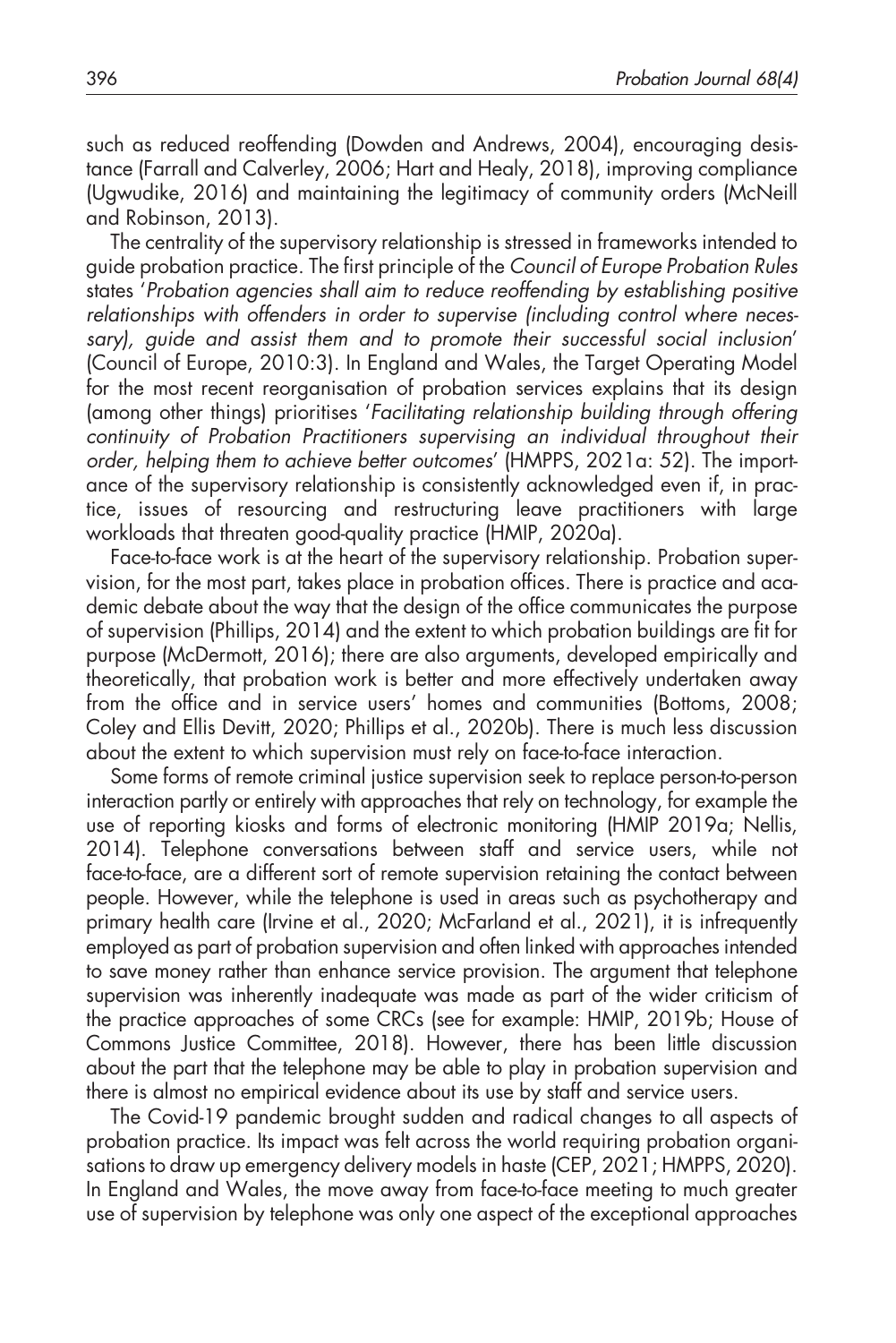adopted across probation; the pandemic also brought significant change to probation work in courts, in prisons, and in staff supervision and training.

There is, as yet, limited literature about the impact of the pandemic on service users, staff or probation organisations. The health, social and economic consequences of Covid-19 and its associated restrictions were seen as likely to fall more heavily on those who are already disadvantaged and vulnerable (Musimbe-Rix, 2020; Revolving Doors Agency, 2020). Service users reported a reduction in contact not just with probation, but also with the community agencies providing help in areas such as substance misuse and mental health (HMIP, 2020b; UserVoice, 2020). McNeill (2020) identified that the experience of telephone supervision would likely depend on the nature of the pre-existing relationship between the two individuals and argued that the new ways of working required by the pandemic could make the legitimacy of probation work harder to maintain and sustain.

# Methodology

The focus of this article is specifically on the use of the telephone as a tool for probation work and the learning that follows from the shift of telephone supervision from a minority to a majority approach. It draws on findings from a research project examining supervision practice during the pandemic. This was a collaborative project, with CRC in-house research staff and a university-based academic working together. Approval to undertake the research was obtained from the university research ethics committee and the project observed the ethical principles set out by the CRC research unit. These principles ensure that the rights of research participants are respected, that informed consent is obtained and that confidentiality and anonymity are guaranteed.<sup>1</sup>

The research (fieldwork was undertaken between July and September 2020) gathered data from CRC practitioners. An on-line survey was circulated to all case managers and completed by 79 respondents. The survey asked questions about the way that practitioners were using technology to enable remote supervision and sought their perspectives on the strengths and limitations of working in this way. Following the survey, 12 semi-structured interviews were conducted (either by telephone or video-conference) with staff who had volunteered to participate in this way. The interviews provided the opportunity to explore the survey themes in more depth and to gather a range of practice examples. The group of interviewees included ten women and two men, seven probation service officers and five probation officers, and with professional experience ranging from <1 year to >20 years.

The survey and interview data were analysed to identify key themes and concepts. All the interviews were analysed by at least two researchers. The research team sought to ensure the quality of data analysis by working together to share ideas and test the reliability of emerging findings.

Given that the survey respondents and interviewees volunteered to participate in the study they may not be representative of the population of CRC case managers. It is possible that practitioners chose to participate in the research to express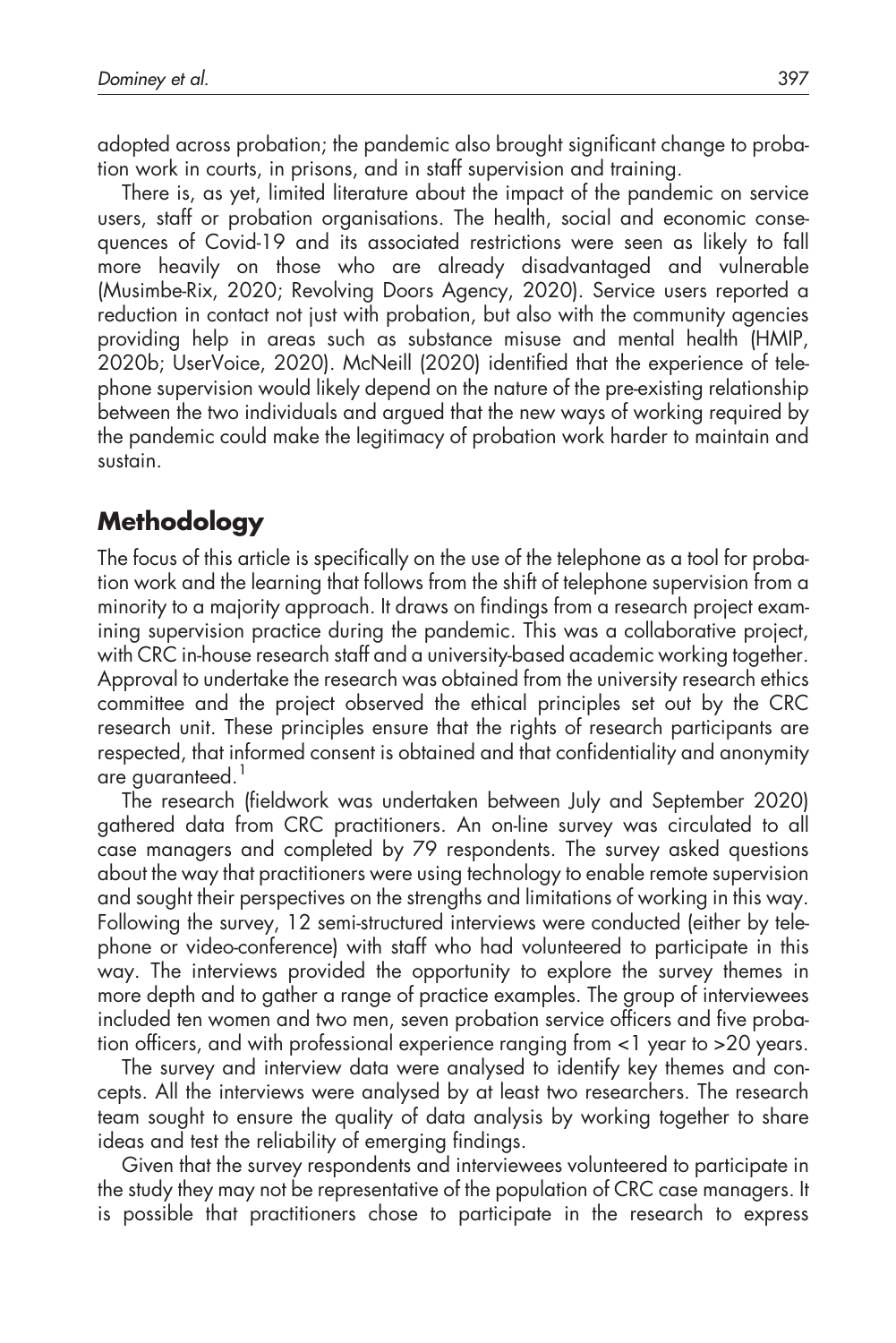particularly positive or negative views about remote supervision and probation practice. As the study was conducted in CRCs its findings reflect the work done in CRCs (for example, with a focus on issues such as domestic violence rather than sex offending) although a couple of the research participants had previously worked with individuals assessed as posing a high risk of harm and drew on this experience in the interview. The findings are also shaped by the technology available to the CRC practitioners (who before the pandemic had generally not had work-issued mobile phones or laptop computers).

## Findings

This article is about the suitability of telephone calls for probation supervision rather than the impact on practitioners of working at home, remotely from colleagues and while coping with the needs of family members. During the fieldwork period, most practitioners were home-based and, as a result, the experiences of working from home and supervising by telephone are blurred. Additionally, space does not allow for substantive discussion of other findings from the study (for example, about the use of text messages, email and mobile phone apps, or the use of videoconferencing for inter-agency work). The article occasionally refers to these other aspects of the research where they serve to illuminate an aspect of telephone supervision.

The research suggests that further thinking about telephone supervision should consider these three ideas: remote working limits the sensory dimension of supervision, relationships remain at the heart of practice, and good practice requires professional discretion.

## Sense and supervision

Criminological enquiry is increasingly investigating the significance of the senses in spaces of punishment and control (Herrity et al., 2021). People understand and experience their environment through sight, sound, touch, sense and smell. Penal settings (for example courts, prisons and detention centres) are shaped by noises, odours and architectures with the contradictory potential to be both overwhelming and under-stimulating (Schmidt and Jefferson, 2021). The auditory environment of a prison gives clues to the state of emotions, security and safety to the people within (Herrity, 2020).

One striking feature of this research was the way that the research participants used the language of sensing to describe the process of probation supervision. Interacting remotely meant interacting without the usual sensory feedback. This was a shared experience for supervisor and service user.

I'm not getting a good feel for them as I haven't been able to sit in a room and see them and I appreciate they probably feel the same about me. (Gemma)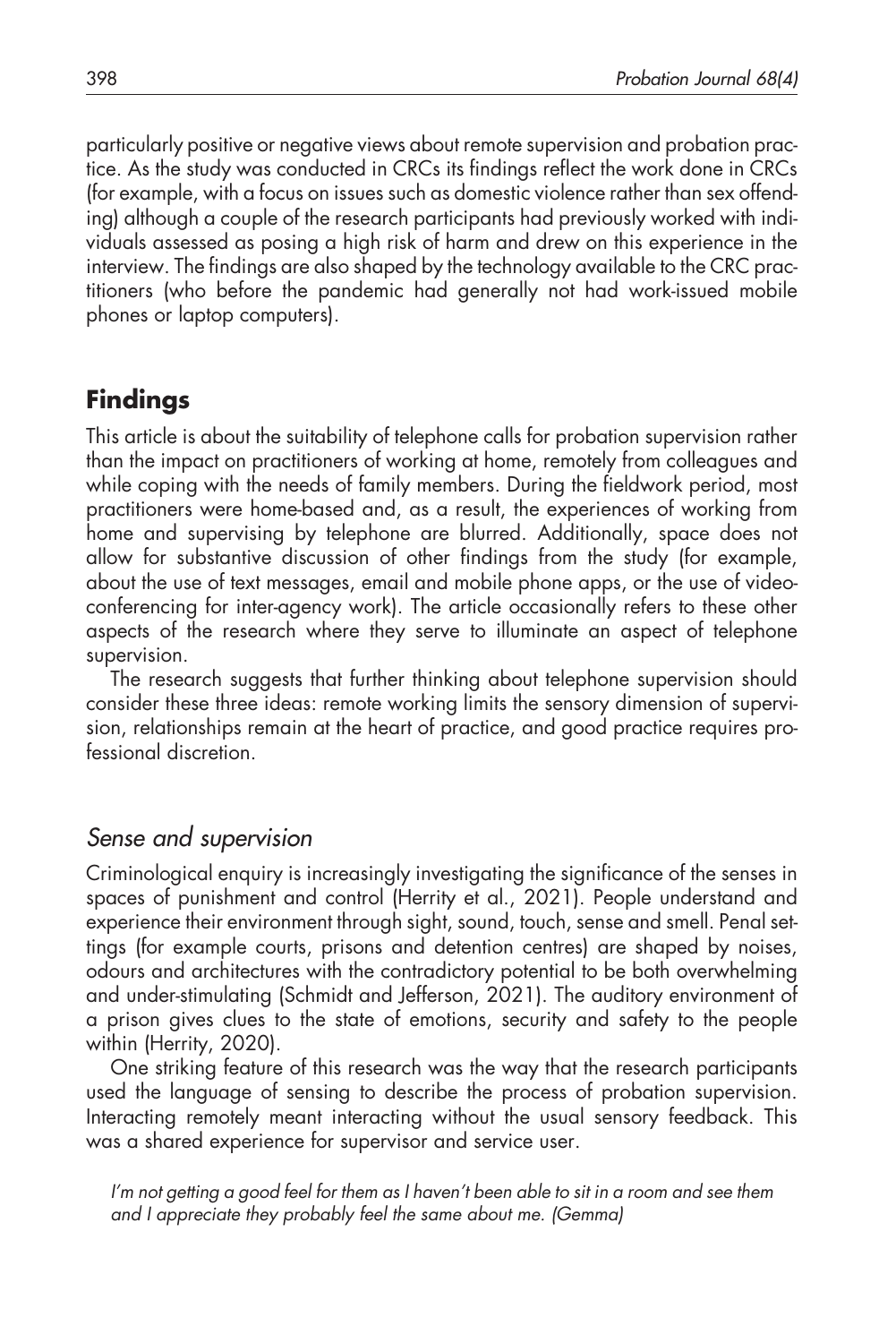One of the obvious and strong disadvantages of telephone calls is that people cannot see each other. Practitioners were clear that this made supervision more difficult. Communication is about spoken words, but also about body language; managing without body language meant that communication was harder and important messages were often missed. When practitioners work face-to-face, they pick up on visual clues and on discrepancies between what someone is saying and how they are looking.

Conversation isn't just about what's being said, it's about how it's being said, your body language. Are you being threatening? Are you being open? You use gestures a lot to get your point across, so having a visual contact is preferable. (Paul)

Gemma, speaking specifically about work with people with substance use issues, said:

You need to be able to see them often to verify what they are telling you, whether they're using or not - because over the telephone you can't see if there has been a dramatic weight loss or if their personal care standards have significantly dropped…being able to see them definitely helps with your assessment of how they are doing. How's their welfare? Have they neglected themselves? Have they relapsed? Are they drinking more? Are they under the influence? They could say "Oh I sound like this because I'm tired" but it could actually be because they have taken something.

Almost no study participant had the experience of using video calls as part of supervision. Work-issued mobile phones were not smart (i.e. with a camera and connected to the internet) and CRC policy did not support the use of applications like WhatsApp and Zoom to contact service users. However, some practitioners were interested in the potential for video calls on the basis that it would be possible to see a service user and get a clearer idea of how, where and with whom they were. That said, as Paul explained, seeing someone online would still be a poor substitute for face-to-face work; even if the quality of the video call was good, he imagined that the screen would still be a barrier, obscuring the detail of body language.

When describing the sensory deprivation associated with telephone supervision, practitioners gave examples that went beyond the lack of opportunity for seeing, reflecting also on the consequences of remote supervision for hearing and smelling. They explained that using the telephone required very careful listening, which was demanding and tiring. Poor connections and background noise meant that people could be hard to hear. Reciprocally, service users with poor hearing were not well served by telephone contact.

Practitioners also valued their sense of smell as a means of gathering important information about the well-being of service users and as a warning sign of increased problems with alcohol and drug use.

On the telephone they can present as sober, you can't smell their breath, you can't see their eyes. (Andrew)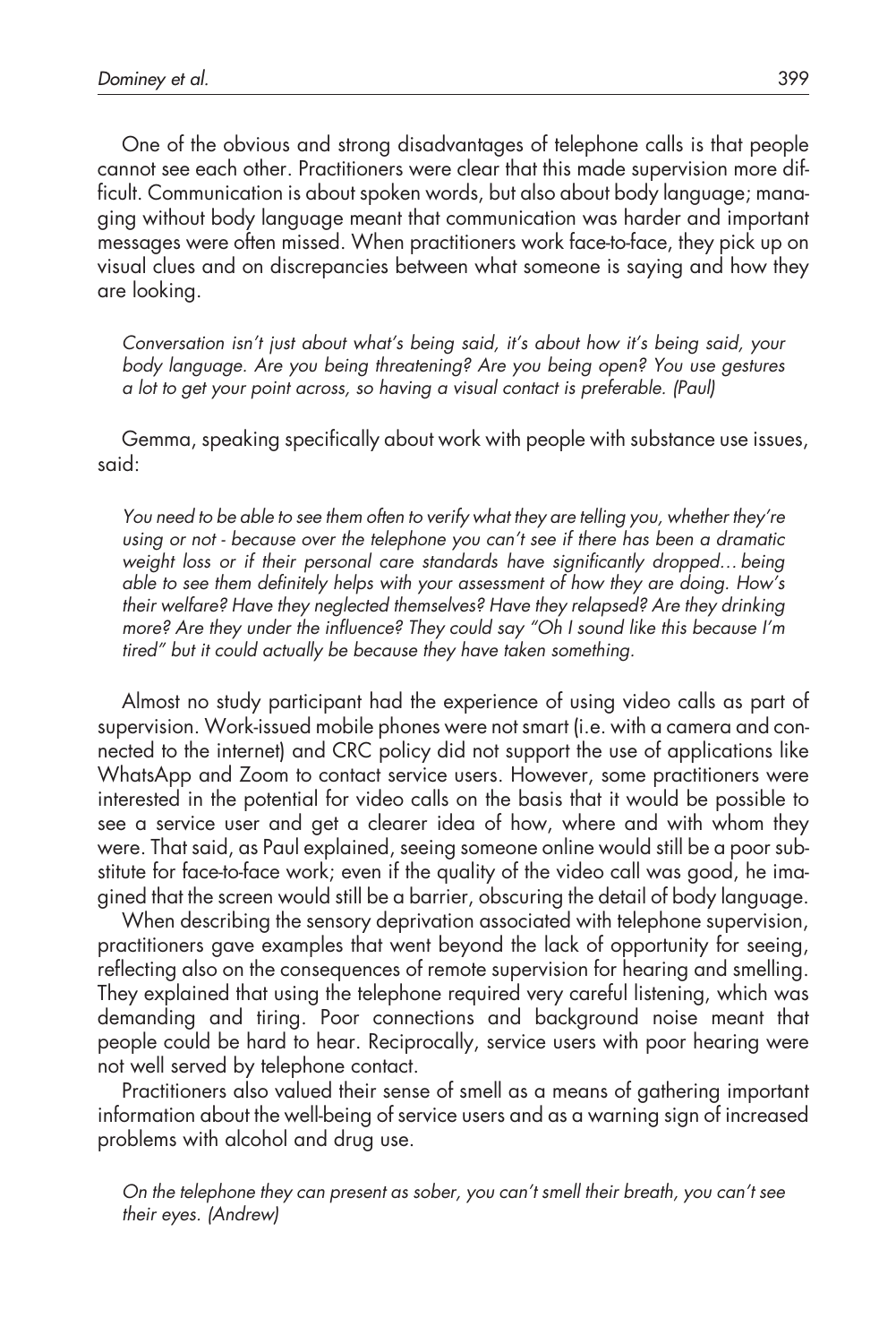You might be able to tell over the phone if they are under the influence, slurring their words and things like that, but some people are really good at hiding it. If they actually come into the office I can see, I can smell, so things like that really help. (Rebecca)

Practitioners were particularly concerned that the loss of sensory feedback reduced their ability to make accurate judgements about risk. They attached considerable weight to the importance of sight in ascertaining whether someone was telling the truth, perhaps more weight than is supported by the studies in psychology that suggest that both lay people and experts overestimate their ability to detect deception (Hartwig and Granhag, 2015).

Andrew was uncertain about the authenticity of telephone supervision:

I hate it…I don't like it at all…you feel like you could be being lied to… without face-to-face contact, there's no way to know if what you are being told is the truth. You kind of get the feeling when you are talking to some people, they are just spinning you a bit of a yarn really

They are not in front of you so you can't gauge their body language… you can pick up a lot with their body language, in front of you, to gauge whether what they are saying is quite true or not - and on the phone that is quite difficult. It's easy for them to say on the phone, "oh yeah everything's good, everything's fine, nothing is happening" whereas face-to-face you might pick up some other things that you're not too sure if that's actually the case. (Nicola)

Over the telephone, it was not possible to be sure that someone was where they claimed to be, or to know whether other people (friends, family members or children) were listening into the call. It was harder for practitioners to take a curious and investigative approach. Sara talked about having a 'probation radar' which enabled her to identify when someone was contemplating change or falling into trouble. Communicating remotely deprived her of the ability to read body language and to 'sniff out' shifts in motivation. Her probation radar did not work as well over the phone.

#### Relationships and remote supervision

The CRC supervisors in this study were using the telephone for almost all supervisory appointments, making only occasional use of socially distanced face-to-face meetings. They were using the telephone for the full range of supervision activities (such as induction appointments for people new to supervision, structured sessions focused on sentence plan aims, and unscheduled responses to concerns about problems or crises); sometimes they were speaking to service users they knew well and other times to people that they had never met in person.

The survey asked respondents to rate the suitability of voice calls for a range of supervision tasks. Practitioners were reluctant to judge any task as never suitable to undertake remotely but expressed most caution about first appointments: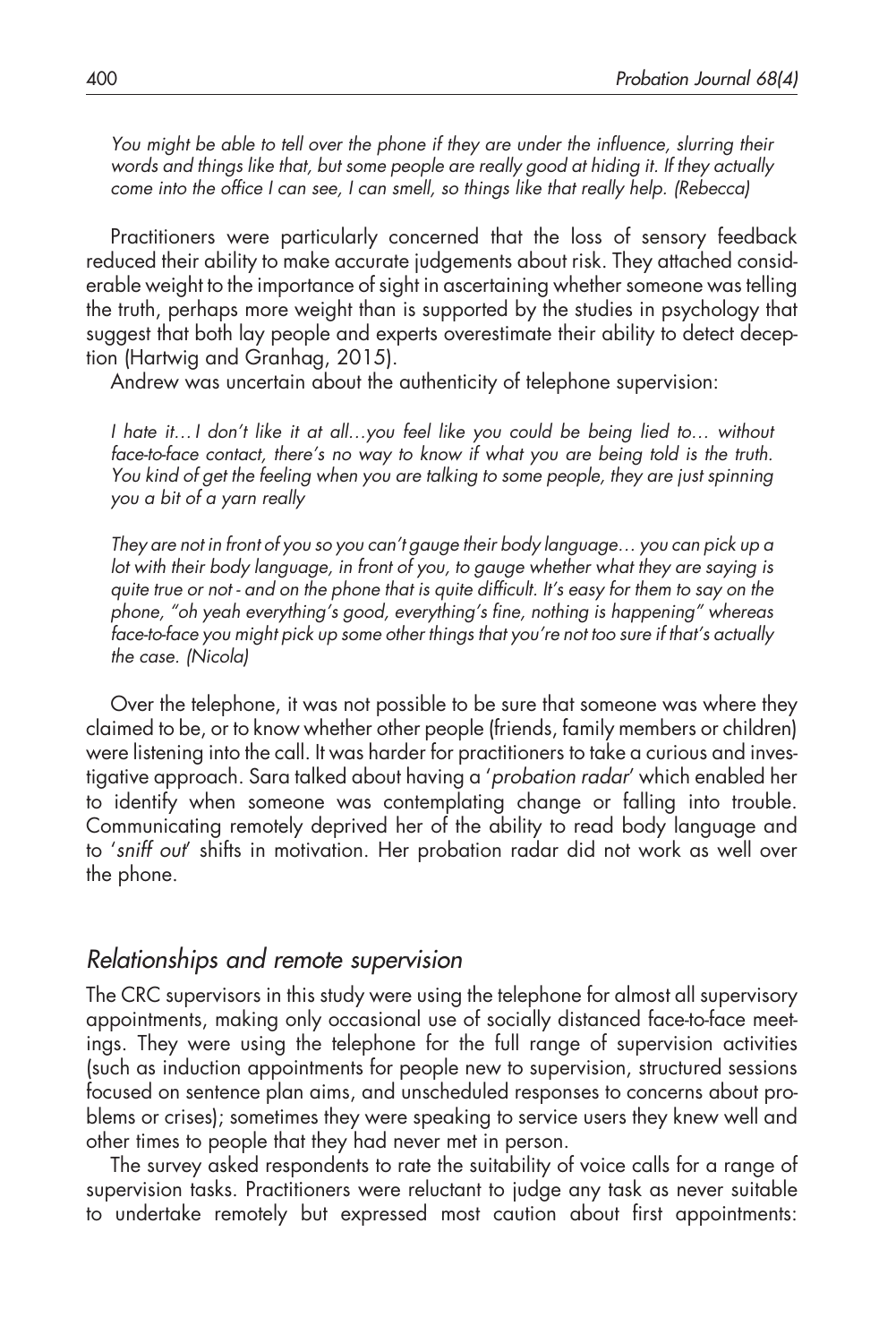around 45% of respondents said that voice calls were rarely or never suitable for first appointments with people released from prison and about 35% of respondents said the same about first appointments for people beginning a community order. By contrast, only 1% rated voice calls as rarely or never suitable for scheduled supervision appointments and 5% said this about unscheduled welfare checks.

Supervisors were doing their best to establish a supervisory relationship without being able to meet in person, but found this unsatisfactory.

What I found difficult is the new cases that you got, you've only ever spoken to them over the phone, you can't put a face to the name, you can't picture that person. I just think for getting to know someone, and building rapport those face-to-face meetings are quite crucial at the beginning. (Deborah)

Practitioners were more positive about the use of the telephone to communicate with service users with whom they had an established professional relationship. This was partly because it was simply easier to manage without visual clues when both people knew each other, but supervisors made more nuanced points too. They gave examples of service users who found it easier to speak about difficult or personal issues when they were not in a face-to-face setting.

I don't know whether that's because they don't need to cover up any body language on the phone or maintain eye-contact. I don't know if they open up a bit more. I seem to have found out loads more about my service users than when they were in the office. (Linda)

For some service users a benefit of telephone supervision was that they were able to speak to their supervisor without coming into the probation office. This example (which makes the case for alternative venues for supervision at least as much as for telephone contact) came from a practitioner in response to a survey question:

I have found telephone discussions to be more open and engaging with some service users than face-to-face - one has said that he so hates just coming into the office (everything it represents for him), that he is in a state of agitation before seeing me, and so the first period of supervision is spent supporting him to relax (and this service user has been on licence for some years now). We do not have to go through this on the phone and the difference in engagement is remarkable.

The experience of 'doing probation' at home generated mixed feelings among both service users and staff. Thinking about service users, supervisors had examples (like the one above) where service users were more relaxed speaking from their home but also knew that for other people home was not sufficiently safe, quiet, or private to enable them to speak openly. Reflecting on their own experience, some practitioners welcomed the opportunity to work from home and the associated reduction in time spent travelling or late evenings in the office. However, others explained that working at home added to the complexity of setting appropriate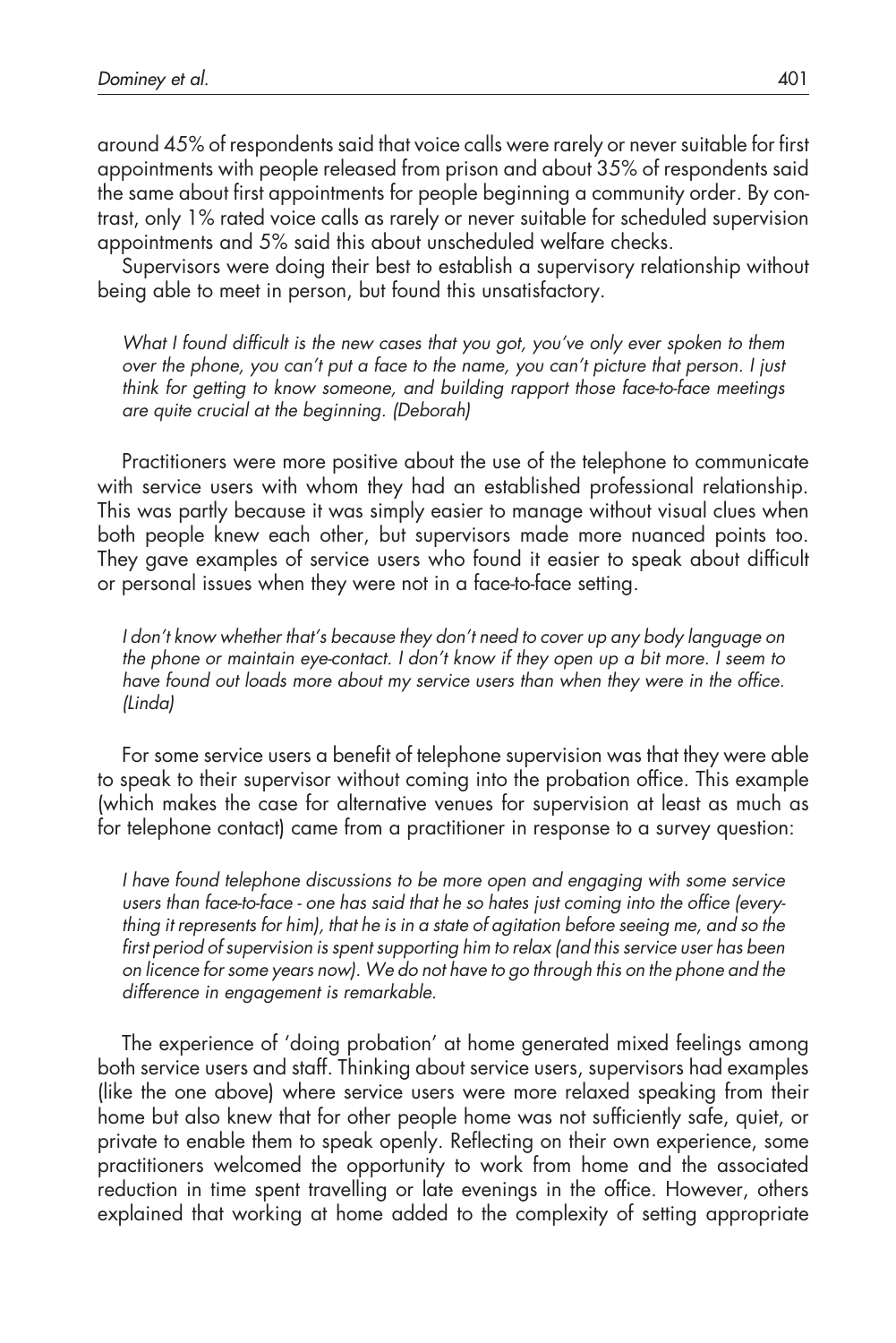boundaries for professional relationships; it was not always possible to separate work time from home time and practitioners felt that, on occasions, telephone calls (particularly about difficult or intimate topics) risked being overheard by household members in their home as well as that of the service user.

Practitioners spoke of the strategies that they were using to build rapport and develop a working relationship. They stressed that they used familiar processes but adapted them to the demands of the telephone; they were listening to people, being friendly and approachable, and being clear about the purposes, expectations and options of supervision.

I've only just realised how much of it [the job] I do by looking pleasant, and you know I'm quite smiley, I'm quite friendly - and if people don't hear that on the phone, I think possibly I sound a bit sharper on the phone, as it were, I talk quite fast.. which probably makes a difference to people…I have had to work on talking more consciously slowly. I think possibly the way I come across if people haven't spoken to me before is just less approachable, maybe, on the phone, because I think I'm doing a lot of work with my body language. (Claire)

Linda explained the challenge of telephone contact with someone speaking of suicide:

It's hard to change the tone of your voice enough to indicate that you're concerned or are caring.

These quotes illustrate the emotional labour intrinsic to probation work; practitioners work to manage the emotions of the situation, communicating in the way deemed appropriate for the circumstances. For practitioners some emotional display is a genuine reflection of feeling, at other times the display is on the surface and intended to trigger a specific response in the other (Knight et al., 2016). The work of emotional labour in probation is demanding, tests professional boundaries and, without support for practitioners, risks burnout (as found in a recent study exploring the experiences of women who supervise women on probation (Ellis Devitt, 2020). As Phillips et al. (2020a) correctly observe, moving from face-to-face to voice-to-voice interactions places different demands on workers.

Supervisors also observed that the move from office appointments to telephone calls shifted the boundaries of supervisory relationships in a variety of ways. Practitioners who had not previously had a work mobile phone found themselves accessible to service users in unfamiliar ways and had to make decisions about how to respond to service users who phoned often and outside of agreed appointment times. Some practitioners found it easier, or more acceptable and appropriate, than others to turn off the work mobile phone outside of office hours.

Work mobile phones make staff accessible to service users in new ways. Given mutual understanding about the boundaries of this contact, service users are enabled to communicate in more proactive and reciprocal ways with supervisors. This comment was made by a respondent to the survey: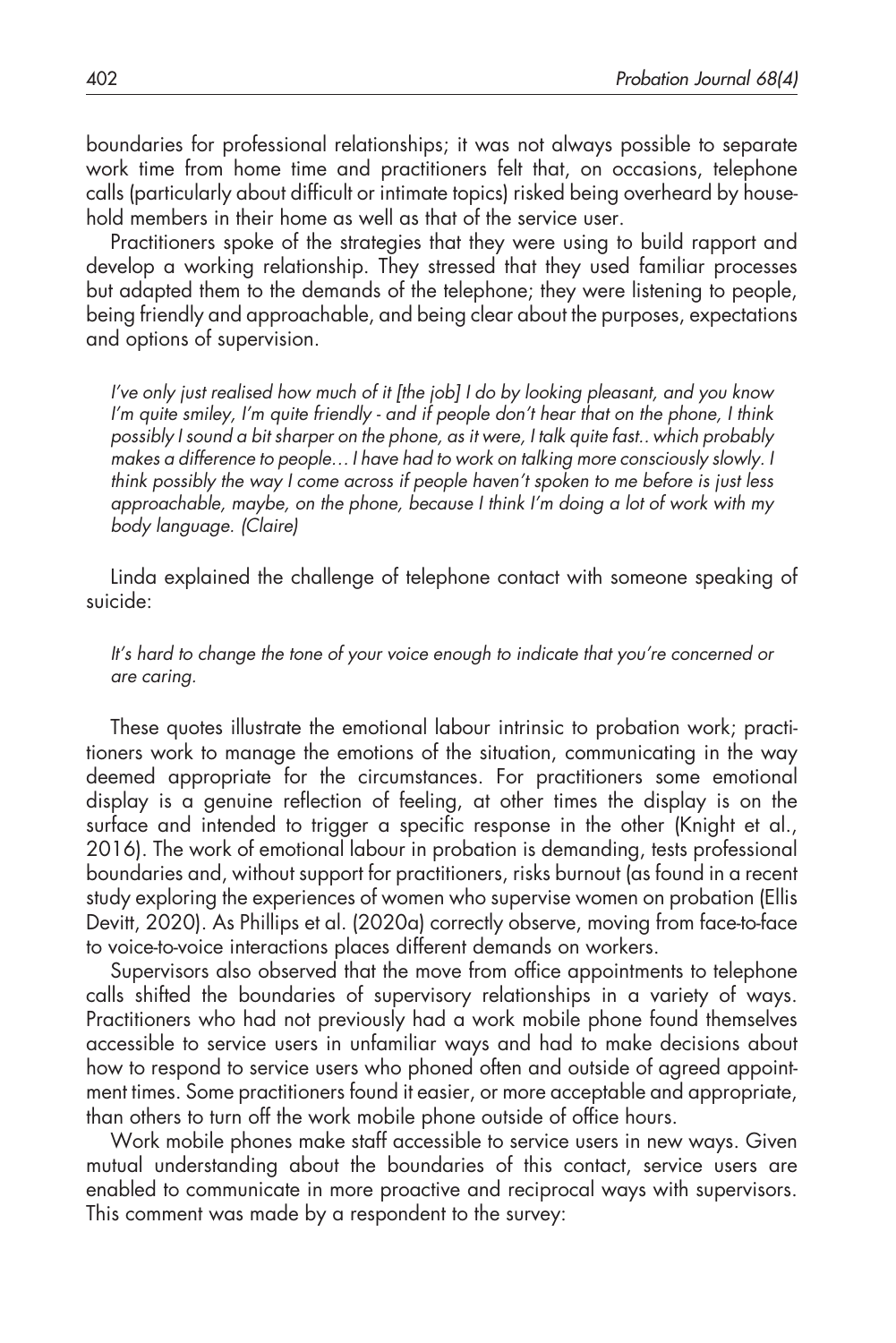Service users have the benefit of feeling like they are in a two-way relationship with their programme facilitators because they can easily contact them (with a message) on the phone, rather than simply being required to turn up to meetings with a group. This must encourage the impression that they are equal and responsible agents in their own rehabilitation, so improving their engagement and receptiveness.

Telephone supervision was also identified as transferring responsibility for compliance from the service user to the supervisor; it usually involved the supervisor making the call whereas face-to-face supervision required the service user to attend an office appointment. More appointments were kept, and fewer warnings issued; service users were more likely to answer the telephone than to report to the office. A further consequence of easier communication was the prospect of repairing ruptures in supervisory relationships (Lewis, 2014) and dealing with difficulties without the need to move to formal warnings.

Nicola's experience was that there was less need for enforcement action as:

They just pick up their phone….At the end of the day, they've answered you and you've contacted them.

Compliance has actually been quite a lot better during the pandemic as people don't tend to avoid a phone call in the same way they avoid coming to the office. (Emily)

Other interviewees painted a more complex picture of the impact of telephone reporting on the formal nature of the supervision process. Sara voiced the concern that the informal nature of telephone reporting was 'over-familiar' and risked service users becoming 'complacent'. Blended supervision shifts the pattern of power, compliance and motivation in supervisory relationships in ways that merit further exploration and discussion.

### Good practice and professional discretion

The importance of taking an individualised approach to supervision (and avoiding 'one-size-fits-all' responses) emerges strongly in the literature about quality in probation practice (Robinson et al., 2014); tailoring supervision to each service user's circumstances is a key component of desistance-focused approaches (McNeill et al., 2012).

The findings from this study support the idea that, for some service users on some occasions, telephone supervision has benefits and that decisions about when to use the telephone are best made in discussion between the two people involved. Practitioners generally wanted to use discretion, considering each service user on an individual basis. Demographic factors (including gender, ethnicity and age) did not have a big impact on supervisors' judgements about the use of telephone contact. One survey respondent wrote: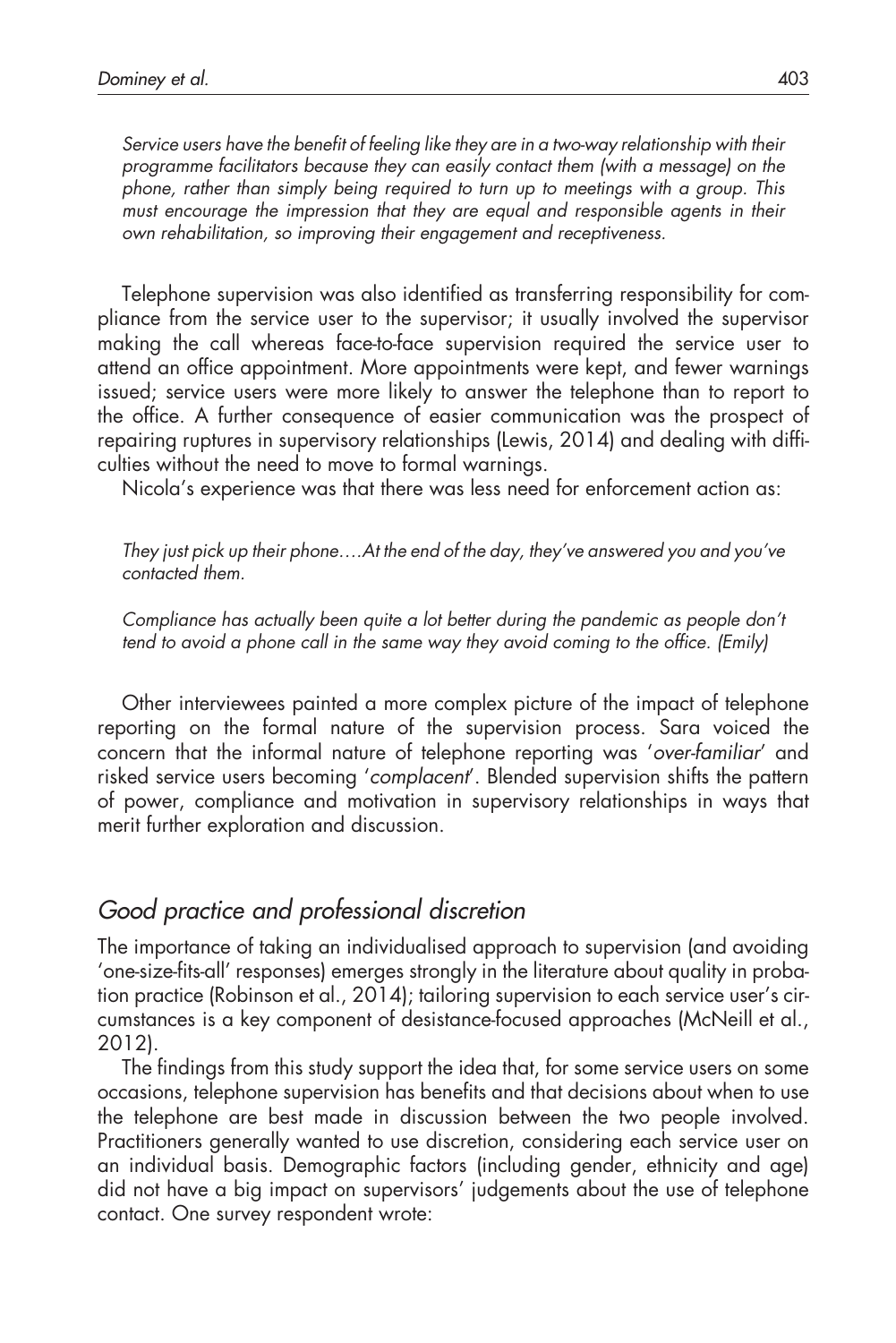Remote contact is a very useful option with the right service user; hopefully one legacy of the pandemic will be an increased recognition of this and a corresponding extension of trust to individual officers to determine when and for whom this option is used.

Practitioners were not arguing that telephone supervision should be a routine approach but that using the telephone should be an available option in cases where this would improve the quality of their contact with a service user. For example, one interviewee gave the example of a service user in full-time work as a van driver who was now able to schedule lunchtime telephone appointments and speak from the privacy of his cab. Prior to the pandemic he had found it hard to attend appointments at the end of his working day, arriving in the office tired and stressed from the rush-hour traffic; now he was engaging with the planned exercises and activities. However, in other cases, such remote supervision would not be deemed appropriate and office appointments would be required to check that service users were complying with, for example, conditions about whereabouts and residence.

Domestic violence and sex offending were two areas where practitioners were cautious about telephone supervision. In both cases, face-to-face work enabled the supervisor to gauge the service user's response to the conversation and reduce the likelihood of harm to others.

[By discussing things] that might make him angry, and then he puts the phone down and it might have repercussions on the partner. If they come to the office, and they are on the bus, they might cool down by the time they get back home. (Lena)

However, stressing her wish to respond to each case on its merits, Lena also explained that, in another domestic violence case, telephone supervision had enabled her to keep in regular contact with an older service user who was in poor health and vulnerable to Covid-19.

Practitioners were aware that service users varied in their access to telephones and, specifically, to smartphones with internet access; digital exclusion was a problem for some people, restricting opportunities and reducing choice. Where supervisees were in unstable and rapidly changing circumstances and likely to lose, sell, or be robbed of their mobile phone, supervisors saw benefit in the routine and structure of office reporting. However, for service users who were comfortable users of telephones (and specifically smartphones), accessing probation by voice call, or potentially video call, replicated their experience with other public services.

## Conclusion and implications

The findings from this study reinforce the importance of face-to-face work in probation practice. Inter-personal interactions are at the heart of supervision. Required by the pandemic to move to remote supervision, the ability of staff to build and sustain relationships was hampered in several ways. The study highlighted the extent to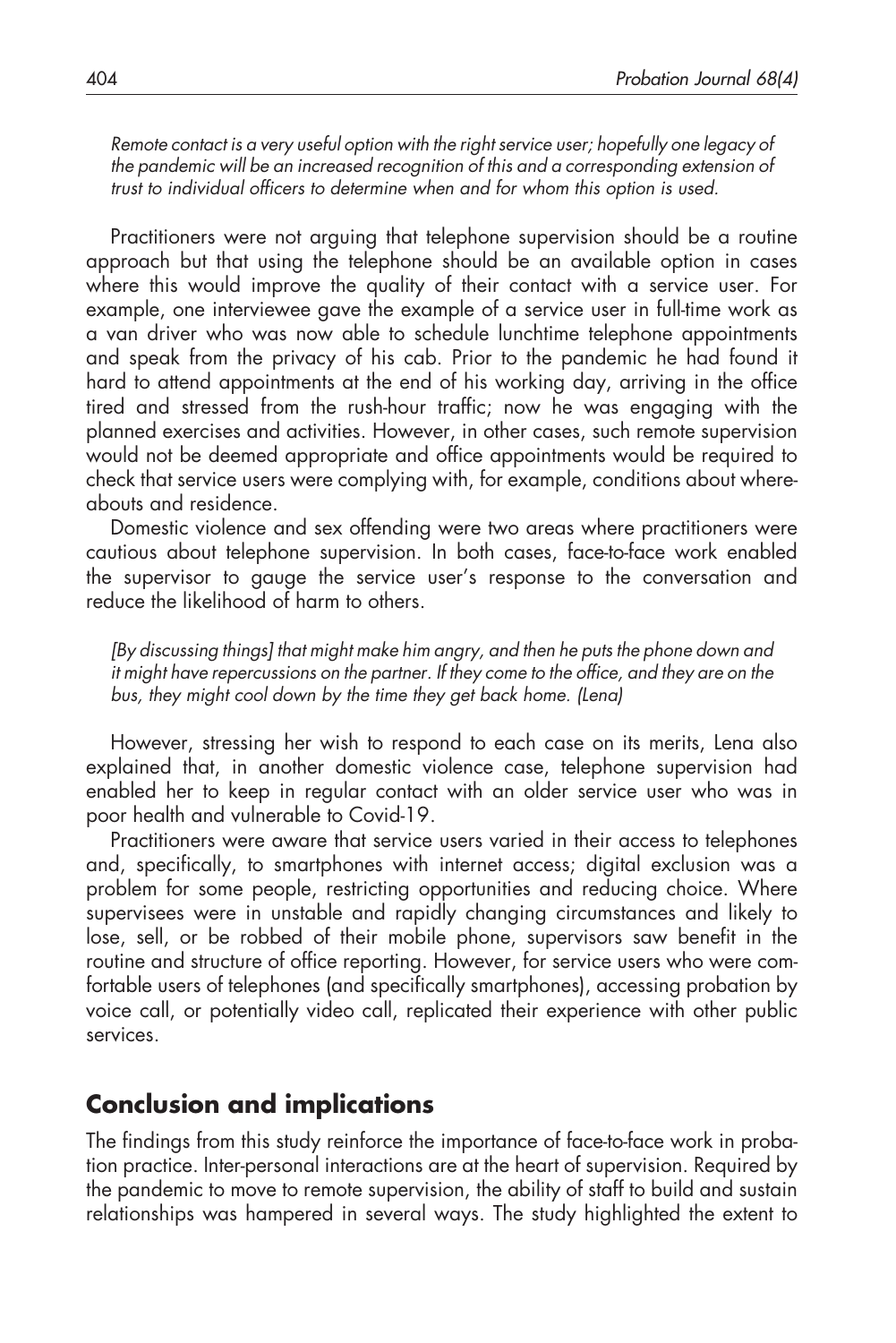which supervision is a multi-sensory experience and the absence of sight (a key sense for most practitioners) raised the profile of other senses. Staff raised concern about their ability to work sensitively while relying only on tone of voice and choice of language and it may be that probation can usefully learn from organisations who have much skill and experience in running telephone helplines for people in difficulty.

Remote supervision has also tested and pushed professional boundaries. Staff and service users are accessible (and inaccessible) in new ways. The power to make contact, accept contact and avoid contact takes a different shape. Remote supervision also challenges the dominance of the office appointment. Once the pandemic restrictions are passed and individuals have more choice about travel and venue, service users and staff could choose to make and receive phone calls wherever they felt most productive and most secure (at home, in the office or somewhere else). Practitioners varied in the extent to which they welcomed a new way of working without the familiar structure of waiting rooms, reception areas and appointments. Staff made different and individual decisions about where to set new professional boundaries.

This research suggested that telephone supervision was most successful in circumstances which staff judged to be less complex and more routine. This judgement was partly about the extent to which supervisors perceived a service user to pose a risk of causing serious harm, but it was also about assessments of broader factors to do with well-being, engagement and communication. There was a hint in the interview data that supervisors who had more experience with complex cases (and more training in this area) were less happy with telephone supervision than their colleagues who worked primarily with a caseload of service users assessed as the lowest risk. However, only a small number of supervisors were interviewed as part of this study, and more research would be needed to ascertain whether practitioners' expectations about the nature and depth of the supervisory relationship were linked with their level of satisfaction about telephone supervision. Similarly, this research did not capture the experience of supervisors who (at the time of the study) were working with service users convicted of sex offences or subject to multiagency public protection arrangements, and further research could usefully explore the use of blended supervision approaches (combining face-to-face meeting, telephone contact and online communication) across the whole probation caseload.

The practitioners in this study wanted to be able to exercise professional discretion and use the telephone for the right interaction at the right time. This research suggests that this would be an occasional part of blended supervision, most likely to be chosen in cases where the individuals had a good existing relationship, where the supervisor was confident about the circumstances of the service user, and where the intended conversation did not require the service user to be in the office. This does not mean that telephone supervision would always be used for routine reporting and never for structured interventions; the practitioners were arguing for a more nuanced approach than this, one that took account of the circumstances and features of each case.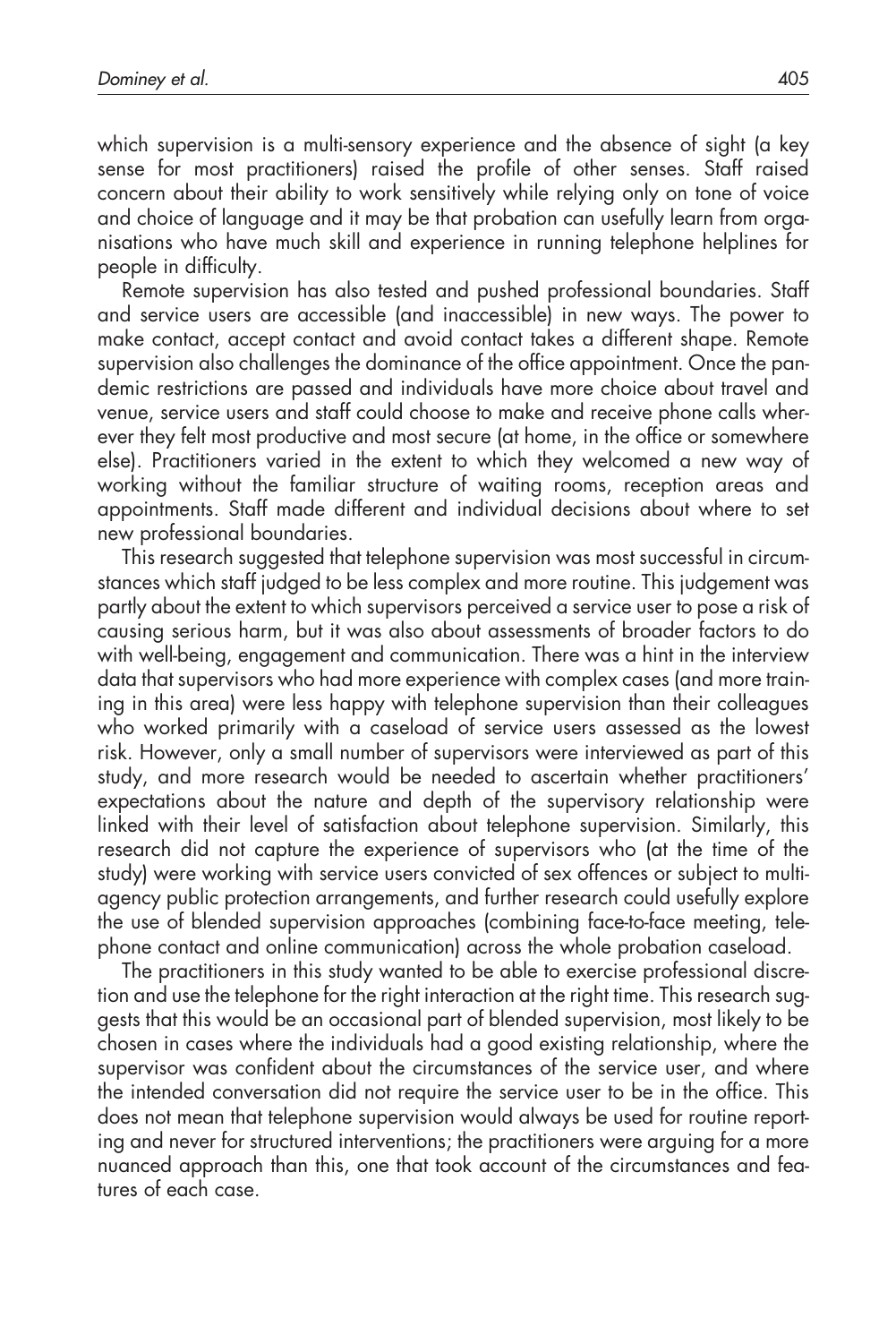As well as rebuilding after the pandemic, the probation service in England and Wales is also managing the process of unification: the ending of the contracts with the CRCs and the bringing together of all supervision work in a newly configured Probation Service (Carr, 2021). The recently published Target Operating Model for the new organisation (HMPPS, 2021a) suggests that blended approaches will continue to be part of probation supervision, supports the creation of standards governing minimum levels of face-to-face contact, and acknowledges the need for improvement in the mobile devices and internet access provided for staff. The revised National Standards, written to take account of the unification process, anticipates the need for blended supervision model guidance (HMPPS, 2021b). The implications of this research for the new probation service are in the areas of use of and access to technology, supervisor training and support and the use of professional discretion.

The quality of blended supervision does depend, in part, on the technology available to staff and service users. For staff, smartphones offer more than talking and texting, including the possibility of video calls, the sharing of photographs and the use of a wide range of internet resources. These options (not available to research participants at the time of this study) if used creatively have the potential to enrich supervision. Some service users regularly use mobile devices for social and work communication but this is not the case for everyone, with the risk of exclusion for those who do not have the equipment, resources or skills needed to interact remotely with probation supervision. Supervisors in the study were concerned about widening digital inequality. Participating fully in society increasingly relies on being able to access online services and resources, compounding the disadvantage of those people without the necessary skills, equipment or access.

New ways of working bring the need for changes to training and support, for longstanding supervisors as well as for recently recruited staff (who may have been working remotely and from home since the start of their careers). Blended supervision requires staff to choose the best communication method for a particular task. Telephone supervision needs different thinking about how to interact and communicate, drawing on good examples from the existing and well-established world of telephone counselling and helplines. Feedback from service users about the experience of being on the 'receiving end' of telephone supervision (something that this study was not set up to gather) is important too. The reshaping of professional boundaries requires reflection and discussion, with peers and within teams.

The staff in this study wanted to be able to choose the balance of communication modes to suit the circumstances of each service user. They could see the benefit of specific guidelines for online and remote supervision (dealing, for example, with issues of security, risk management, accessibility, and boundaries) but argued for the opportunity to use professional discretion. In addition to benefits for the service user, flexible ways of working give supervisors more options for managing busy workloads. Moving to a good quality model of blended supervision requires practitioners who are well trained, well supported, accountable for their decisions but also permitted to use their discretion (Eadie and Canton, 2002). It also requires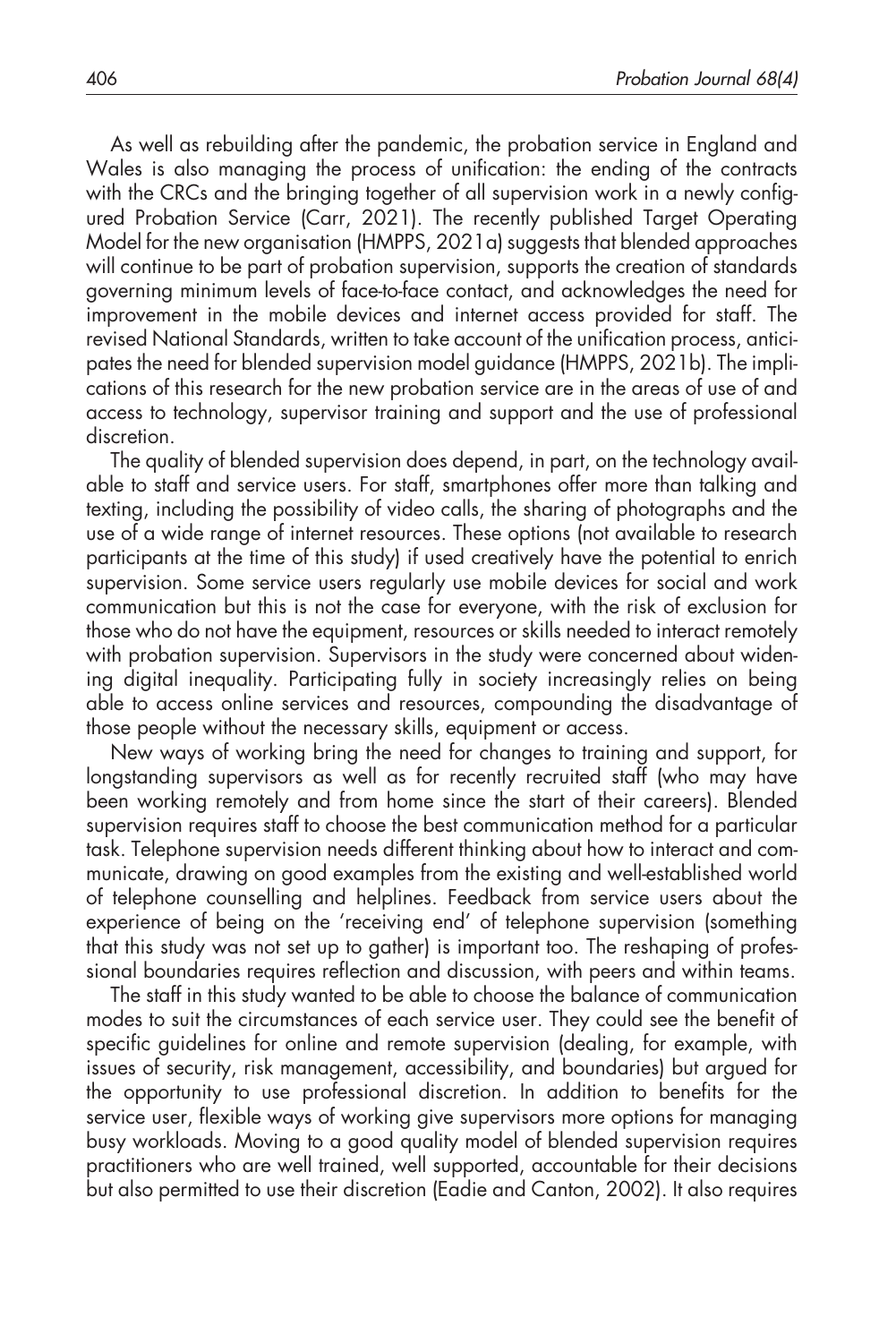the probation service to nurture an organisational culture that values staff learning, reflection and support.

Deborah spoke for many of the research participants, explaining how her learning over past months encouraged her to continue with some elements of remote supervision alongside more traditional practice:

I don't think we ever would have gone to this phone contact if it hadn't been these exceptional circumstances. It's been forced to come in. But there certainly have been some benefits... it's the mixture that's needed. That balance between the two.

### Declaration of conflicting interests

The authors declared no potential conflicts of interest with respect to the research, authorship and/or publication of this article.

## Funding

The authors received no financial support for the research, authorship and/or publication of this article.

## ORCID iDs

Jane Dominey **b** <https://orcid.org/0000-0001-5577-8643> Jess Lawrence **b** <https://orcid.org/0000-0003-3175-0018>

## **Note**

1. All the names used for practitioners in this article are pseudonyms.

## References

- Bottoms A (2008) The community dimension of community Penalties. Howard Journal of Criminal Justice 47 (2): 146–169.
- Carr N (2021) Probation in a pandemic. Probation Journal 68 (1): 3–7.
- CEP (2021) 'Covid19: measures and protocols in probation' [available online at [https://](https://www.cep-probation.org/covid-19-measures-and-protocols-in-probation/) [www.cep-probation.org/covid-19-measures-and-protocols-in-probation/](https://www.cep-probation.org/covid-19-measures-and-protocols-in-probation/) accessed 22/ 2/21].
- Coley D and Ellis Devitt K (2020) The Family Involvement Project: Exploring the relationship between probation and service users' families [available from [https://interventionsalliance.](https://interventionsalliance.com/wp-content/uploads/sites/4/2021/07/Family-Involvement-Project-June-2020.pdf) [com/wp-content/uploads/sites/4/2021/07/Family-Involvement-Project-June-2020.pdf](https://interventionsalliance.com/wp-content/uploads/sites/4/2021/07/Family-Involvement-Project-June-2020.pdf)].
- Council of Europe (2010) Recommendation CM/Rec(2010)1 of the Committee of Ministers to member states on the Council of Europe Probation Rules [available online at [https://www.](https://www.cep-probation.org/wp-content/uploads/2018/10/CoE-probation-rules-recommendation.pdf) [cep-probation.org/wp-content/uploads/2018/10/CoE-probation-rules-recommendatio](https://www.cep-probation.org/wp-content/uploads/2018/10/CoE-probation-rules-recommendation.pdf) [n.pdf](https://www.cep-probation.org/wp-content/uploads/2018/10/CoE-probation-rules-recommendation.pdf) accessed 12/2/21].

Davies M (1979) Through the eyes of the Probationer. Probation Journal 26 (3): 84–88. Ditton J and Ford R (1994) The Reality of Probation. Aldershot: Ashgate.

Dominey J (2019) Probation supervision as a network of relationships: Aiming to be thick not thin. Probation Journal 66 (3): 283–302.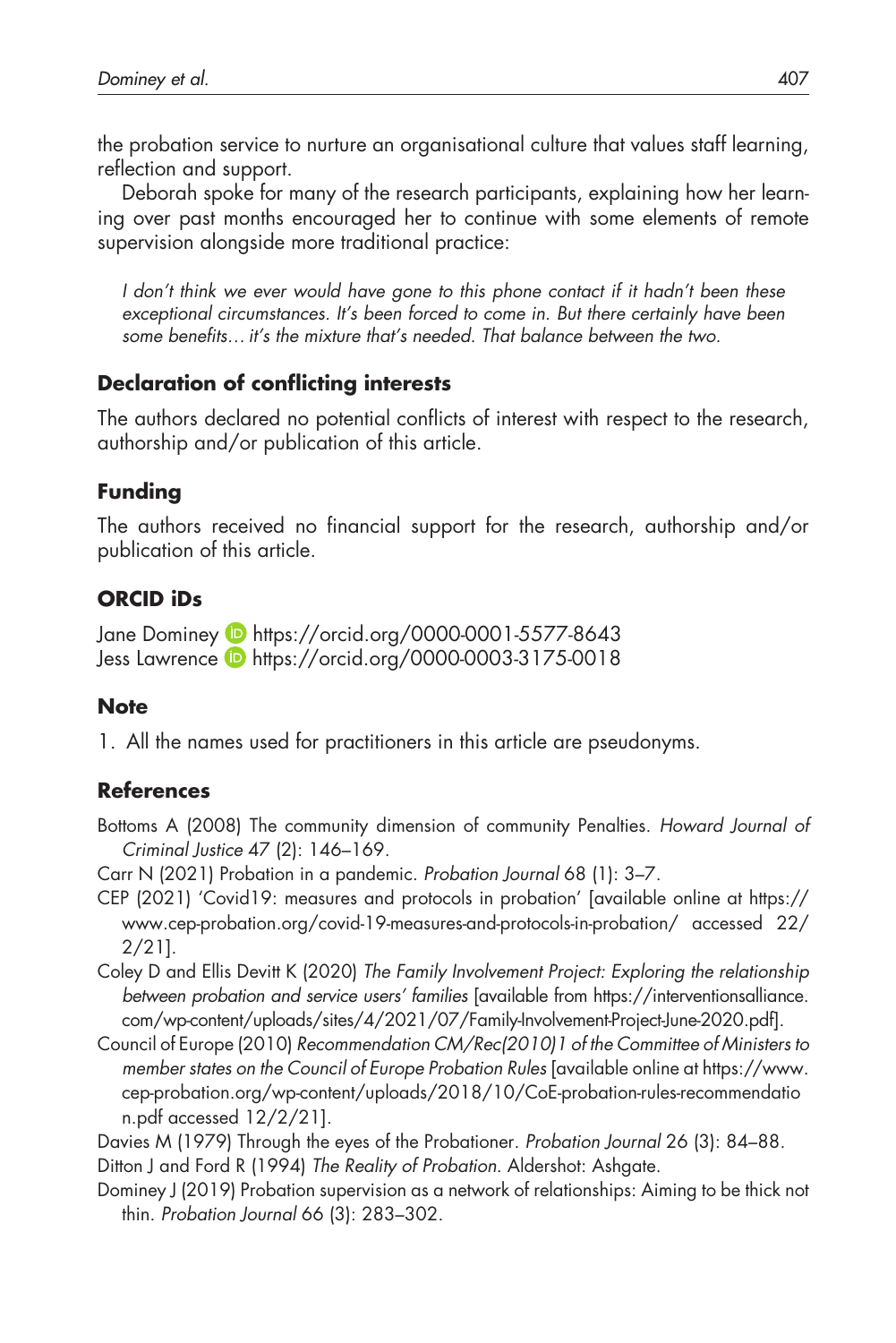- Dowden C and Andrews D (2004) The importance of staff practice in delivering effective correctional treatment: A meta-analytic review of core correctional Treatment. International Journal of Offender Therapy and Comparative Criminology 48 (2): 203–214.
- Eadie T and Canton R. (2002) 'Practising in a context of ambivalence: The challenge for youth justice workers', Youth Justice, 2(1), 14–26
- Ellis Devitt K (2020) Resilience, wellbeing and sustainability in women-led probation service delivery: Exploring the 'Women's Lead' role [available from [https://interventionsalliance.](https://interventionsalliance.com/exploring-the-womens-lead-role/) [com/exploring-the-womens-lead-role/](https://interventionsalliance.com/exploring-the-womens-lead-role/)].

Farrall S and Calverley A (2006) Understanding Desistance From Crime. Maidenhead: OUP.

- Hart W and Healy D (2018) "An inside job": An autobiographical account of desistance. European Journal of Probation 10 (2): 103–119.
- Hartwig M and Granhag PA (2015) Exploring the nature and origin of beliefs about deception: Implicit and explicit knowledge among Lay people and presumed Experts. In: Granhag PA, Vrij A and Verschuere B (eds) Detecting Deception: Current Challenges and Cognitive Approaches. Chichester: Wiley.
- Herrity K (2020) ''Some people can't hear, so they have to feel…': Exploring sensory experience and collapsing distance in prisons research' Howard League for Penal Reform ECAN Bulletin [Available online at [https://howardleague.org/wp-content/uploads/2020/01/](https://howardleague.org/wp-content/uploads/2020/01/ECAN-Autumn-2019-final-draft-2.pdf) [ECAN-Autumn-2019-](https://howardleague.org/wp-content/uploads/2020/01/ECAN-Autumn-2019-final-draft-2.pdf)final-draft-2.pdf accessed 22/2/21].
- Herrity K, Schmidt B and Warr J (2021) Sensory Penalties: Exploring the Senses in Spaces of Punishment and Social Control. Emerald: Bingley.
- HMIP (2019a) A Rapid Evidence Assessment on the effectiveness of remote supervision and new technologies in managing probation service users Research and Analysis Bulletin 2019/02 [available online at [https://www.justiceinspectorates.gov.uk/hmiprobation/](https://www.justiceinspectorates.gov.uk/hmiprobation/wp-content/uploads/sites/5/2019/03/2019-02-Research-and-Analysis-Bulletin-REA-remote-supervision.pdf) [wp-content/uploads/sites/5/2019/03/2019-02-Research-and-Analysis-Bulletin-REA-re](https://www.justiceinspectorates.gov.uk/hmiprobation/wp-content/uploads/sites/5/2019/03/2019-02-Research-and-Analysis-Bulletin-REA-remote-supervision.pdf) [mote-supervision.pdf](https://www.justiceinspectorates.gov.uk/hmiprobation/wp-content/uploads/sites/5/2019/03/2019-02-Research-and-Analysis-Bulletin-REA-remote-supervision.pdf) accessed 18/2/21].
- HMIP (2019b) Report of the Chief Inspector of Probation: March 2019 [available online at [https://www.justiceinspectorates.gov.uk/hmiprobation/wp-content/uploads/sites/](https://www.justiceinspectorates.gov.uk/hmiprobation/wp-content/uploads/sites/5/2019/03/HMI-Probation-Chief-Inspectors-Report.pdf) [5/2019/03/HMI-Probation-Chief-Inspectors-Report.pdf](https://www.justiceinspectorates.gov.uk/hmiprobation/wp-content/uploads/sites/5/2019/03/HMI-Probation-Chief-Inspectors-Report.pdf) accessed 18/2/21].
- HMIP (2020a) 2019/2020 Annual Report: inspections of probation services [available on line at [https://www.justiceinspectorates.gov.uk/hmiprobation/wp-content/uploads](https://www.justiceinspectorates.gov.uk/hmiprobation/wp-content/uploads/sites/5/2020/12/2019-2020-Annual-Report-Inspection-of-probation-services-1.pdf) [/sites/5/2020/12/2019-2020-Annual-Report-Inspection-of-probation-services-1.pdf](https://www.justiceinspectorates.gov.uk/hmiprobation/wp-content/uploads/sites/5/2020/12/2019-2020-Annual-Report-Inspection-of-probation-services-1.pdf) accessed 12/2/21].
- HMIP (2020b) A thematic review of the Exceptional Delivery Model arrangements in probation services in response to the COVID-19 pandemic. [available online at [https://www.](https://www.justiceinspectorates.gov.uk/hmiprobation/wp-content/uploads/sites/5/2020/11/A-thematic-review-of-the-EDM-arrangements-in-probation-services-in-response-to-the-COVID-19-pandemic.pdf) [justiceinspectorates.gov.uk/hmiprobation/wp-content/uploads/sites/5/2020/11/A](https://www.justiceinspectorates.gov.uk/hmiprobation/wp-content/uploads/sites/5/2020/11/A-thematic-review-of-the-EDM-arrangements-in-probation-services-in-response-to-the-COVID-19-pandemic.pdf)[thematic-review-of-the-EDM-arrangements-in-probation-services-in-response-to-the-COVID-](https://www.justiceinspectorates.gov.uk/hmiprobation/wp-content/uploads/sites/5/2020/11/A-thematic-review-of-the-EDM-arrangements-in-probation-services-in-response-to-the-COVID-19-pandemic.pdf)[19-pandemic.pdf](https://www.justiceinspectorates.gov.uk/hmiprobation/wp-content/uploads/sites/5/2020/11/A-thematic-review-of-the-EDM-arrangements-in-probation-services-in-response-to-the-COVID-19-pandemic.pdf) accessed 22/2/21].
- HMPPS (2020) Roadmap to Recovery [available online at [https://www.gov.uk/government/](https://www.gov.uk/government/publications/covid-19-probation-roadmap-to-recovery) [publications/covid-19-probation-roadmap-to-recovery](https://www.gov.uk/government/publications/covid-19-probation-roadmap-to-recovery) accessed 22/2/21].
- HMPPS (2021a) The Target Operating Model for probation services in England and Wales [available online at [https://assets.publishing.service.gov.uk/government/uploads/](https://assets.publishing.service.gov.uk/government/uploads/system/uploads/attachment_data/file/959745/HMPPS_-_The_Target_Operating_Model_for_the_Future_of_Probation_Services_in_England___Wales_-__English__-_09-02-2021.pdf) system/uploads/attachment\_data/fi[le/959745/HMPPS\\_-\\_The\\_Target\\_Operating\\_Mod](https://assets.publishing.service.gov.uk/government/uploads/system/uploads/attachment_data/file/959745/HMPPS_-_The_Target_Operating_Model_for_the_Future_of_Probation_Services_in_England___Wales_-__English__-_09-02-2021.pdf) [el\\_for\\_the\\_Future\\_of\\_Probation\\_Services\\_in\\_England\\_\\_\\_Wales\\_-\\_\\_English\\_\\_-\\_09-02](https://assets.publishing.service.gov.uk/government/uploads/system/uploads/attachment_data/file/959745/HMPPS_-_The_Target_Operating_Model_for_the_Future_of_Probation_Services_in_England___Wales_-__English__-_09-02-2021.pdf) [-2021.pdf](https://assets.publishing.service.gov.uk/government/uploads/system/uploads/attachment_data/file/959745/HMPPS_-_The_Target_Operating_Model_for_the_Future_of_Probation_Services_in_England___Wales_-__English__-_09-02-2021.pdf) accessed 12/2/21].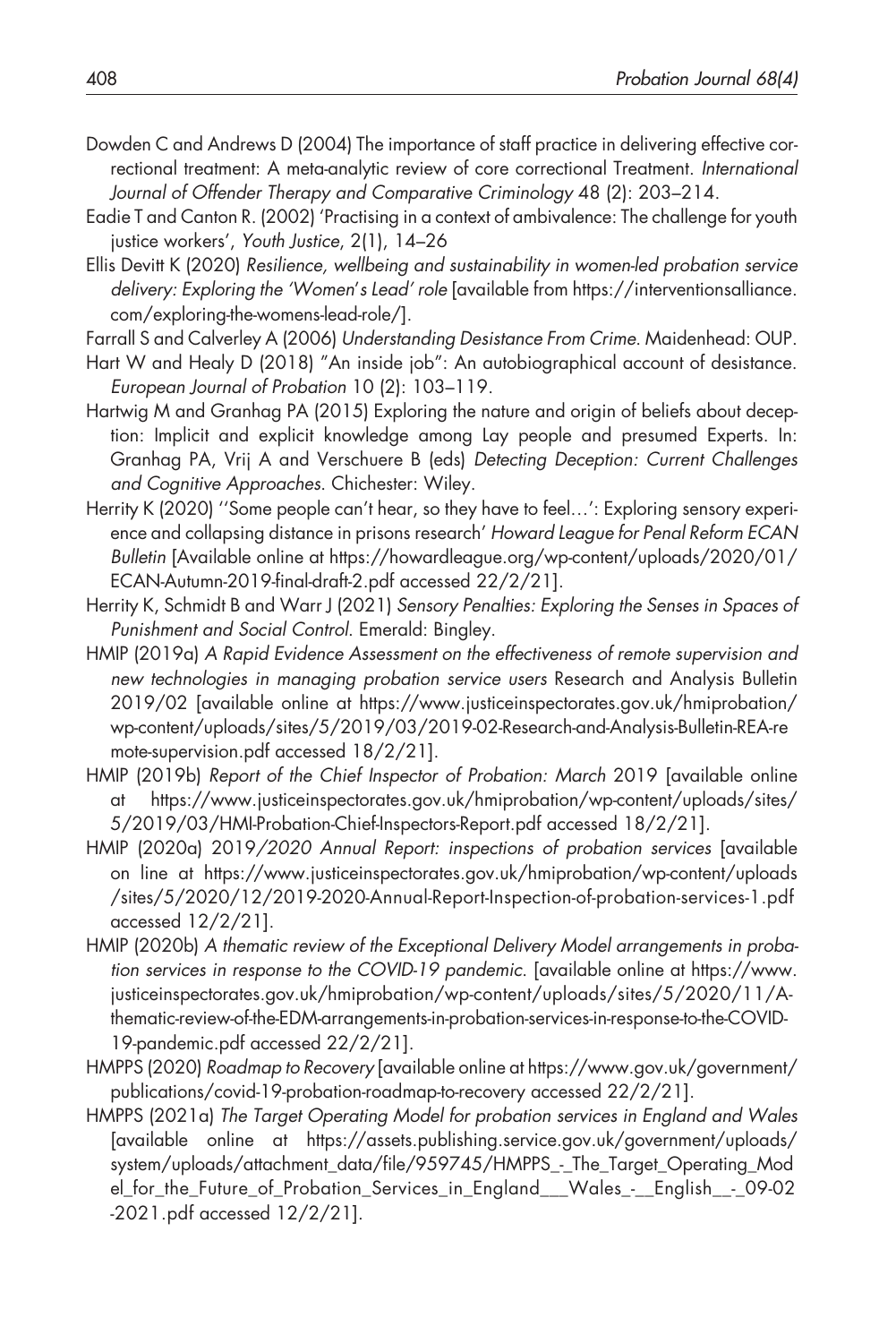- HMPPS (2021b) National Standards 2021: Supporting transition to the Unified Model [available online at [https://assets.publishing.service.gov.uk/government/uploads/system/](https://assets.publishing.service.gov.uk/government/uploads/system/uploads/attachment_data/file/998799/National_Standards_2021_-_Supporting_transition_to_the_Unified_Model_-_June_2021__in_English_.pdf) uploads/attachment\_data/fi[le/998799/National\\_Standards\\_2021\\_-\\_Supporting\\_](https://assets.publishing.service.gov.uk/government/uploads/system/uploads/attachment_data/file/998799/National_Standards_2021_-_Supporting_transition_to_the_Unified_Model_-_June_2021__in_English_.pdf) transition to the Unified Model - June 2021 in English .pdf accessed 28/7/21].
- House of Commons Justice Committee (2018) Transforming Rehabilitation: Ninth Report of Session 2017-19 [available online at [https://publications.parliament.uk/pa/](https://publications.parliament.uk/pa/cm201719/cmselect/cmjust/482/482.pdf) [cm201719/cmselect/cmjust/482/482.pdf](https://publications.parliament.uk/pa/cm201719/cmselect/cmjust/482/482.pdf) accessed 18/2/21].
- Irvine A, Drew P, Bower P, et al. (2020) Are there interactional differences between telephone and face-to-face psychological therapy? A systematic review of comparative studies. Journal of Affective Disorders 265: 120–131.
- Knight C, Phillips J and Chapman T (2016) Bringing the feelings back: Returning emotions to criminal justice Practice. British Journal of Community Justice 14 (1), [available online at [https://www.mmuperu.co.uk/bjcj/articles/bringing-the-feelings-back-returning-emotions](https://www.mmuperu.co.uk/bjcj/articles/bringing-the-feelings-back-returning-emotions-to-criminal-justice-practice)[to-criminal-justice-practice](https://www.mmuperu.co.uk/bjcj/articles/bringing-the-feelings-back-returning-emotions-to-criminal-justice-practice) accessed 23/2/21].
- Lewis S (2014) 'Building probation relationships that support change' 12 June Discovering Desistance [available online at [https://discoveringdesistance.home.blog/2014/06/](https://discoveringdesistance.home.blog/2014/06/12/building-probation-relationships-that-support-change/) [12/building-probation-relationships-that-support-change/](https://discoveringdesistance.home.blog/2014/06/12/building-probation-relationships-that-support-change/) accessed 16/5/21].
- McDermott S (2016) Probation without boundaries? "Agile working" in the community rehabilitation company "transformed" landscape. Probation Journal 63 (2): 193–201.
- McFarland S, Coufopolous A and Lycett D (2021) The effect of telehealth versus usual care for home-care patients with long-term conditions: A systematic review, meta-analysis and qualitative synthesis. Journal of Telemedicine and Telecare 27(2): 69–87.
- McNeill F and Robinson G (2013) Liquid legitimacy and community Sanctions. In: Crawford A and Hucklesby A (eds) Legitimacy and Compliance in Criminal Justice. Abingdon: Routledge.
- McNeill F, Farrall S, Lightowler C, et al. (2012) How and why people stop offending: Discovering desistance. Iriss Insight 15 [available online at [https://www.iriss.org.uk/](https://www.iriss.org.uk/resources/insights/how-why-people-stop-offending-discovering-desistance) [resources/insights/how-why-people-stop-offending-discovering-desistance](https://www.iriss.org.uk/resources/insights/how-why-people-stop-offending-discovering-desistance) accessed 23/ 2/21].
- McNeill F (2020) Penal supervision in a pandemic [available online at [https://sccjrblog.](https://sccjrblog.wordpress.com/2020/05/04/penal-supervision-in-a-pandemic/) [wordpress.com/2020/05/04/penal-supervision-in-a-pandemic/](https://sccjrblog.wordpress.com/2020/05/04/penal-supervision-in-a-pandemic/) accessed 22/2/21].
- Musimbe-Rix S (2020) Coronavirus and Crime: Fact File 1. Domestic abuse during Coronavirus [Available online at [https://interventionsalliance.com/wp-content/uploads/](https://interventionsalliance.com/wp-content/uploads/sites/4/2021/07/DomesticAbuseDuringCoronavirus-Factfile1.pdf) [sites/4/2021/07/DomesticAbuseDuringCoronavirus-Fact](https://interventionsalliance.com/wp-content/uploads/sites/4/2021/07/DomesticAbuseDuringCoronavirus-Factfile1.pdf)file1.pdf Accessed 22/2/21].
- Nellis M (2014) Upgrading electronic monitoring, downgrading probation: Reconfiguring 'offender management' in england and Wales. European Journal of Probation 6(2): 169–191.
- Phillips J (2014) The architecture of a probation office: A reflection of policy and an impact on practice. Probation Journal 61(2): 117–131.
- Phillips J, Albertson K, Collinson B, et al. (2020b) Delivering desistance-focused probation in community hubs: Five key ingredients. Probation Journal 67(3): 264–282.
- Phillips J, Westaby C and Fowler A (2020a) Emotional Labour in Probation. HMIP Academic Insights 2020/03 [available online at [https://www.justiceinspectorates.gov.](https://www.justiceinspectorates.gov.uk/hmiprobation/wp-content/uploads/sites/5/2020/04/Emotional-Labour-in-Probation.pdf) [uk/hmiprobation/wp-content/uploads/sites/5/2020/04/Emotional-Labour-in-Probation.](https://www.justiceinspectorates.gov.uk/hmiprobation/wp-content/uploads/sites/5/2020/04/Emotional-Labour-in-Probation.pdf) [pdf](https://www.justiceinspectorates.gov.uk/hmiprobation/wp-content/uploads/sites/5/2020/04/Emotional-Labour-in-Probation.pdf) accessed 23/3/21].